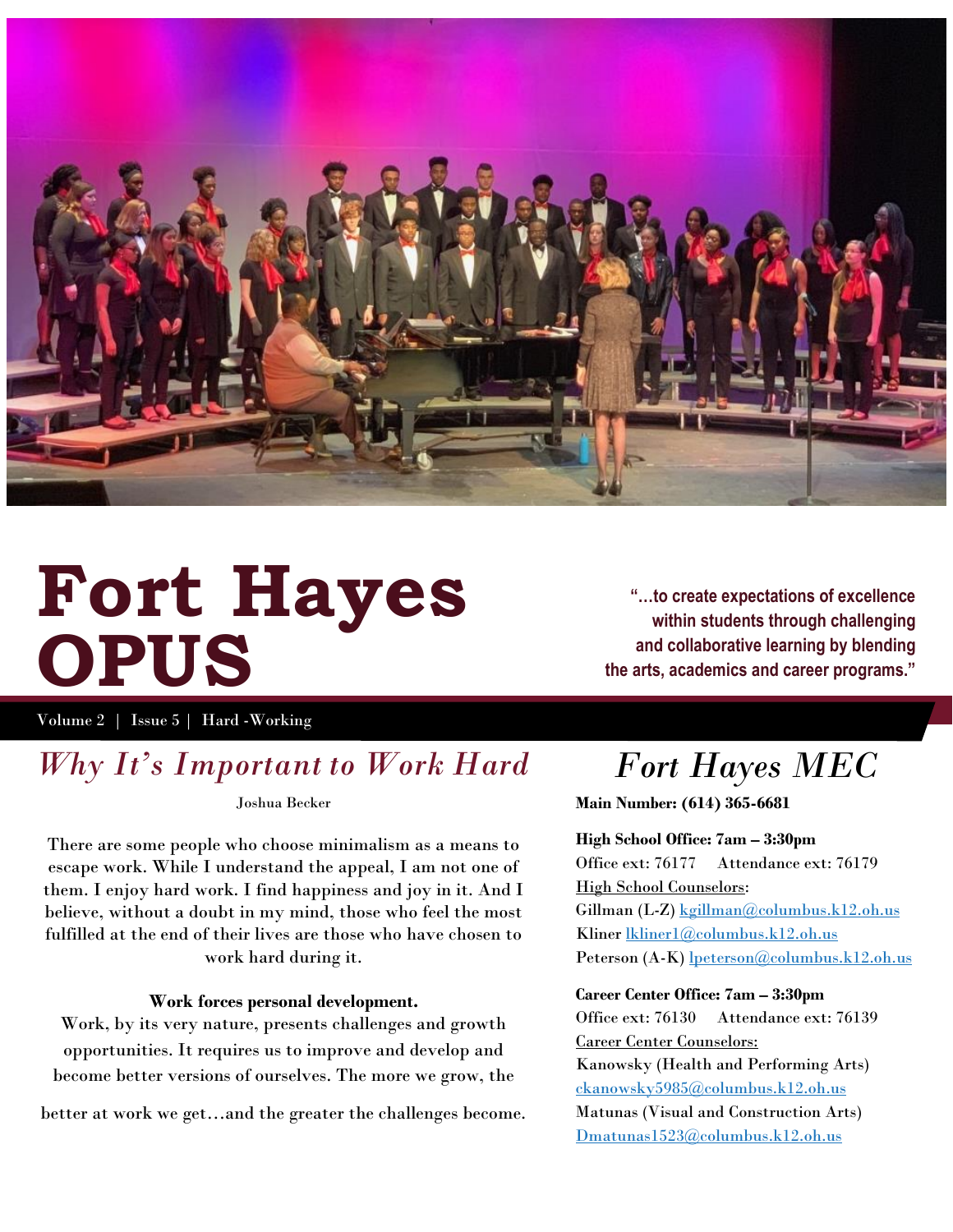**Our work brings benefit to society.** Our work contributes to the good of society. It serves others, it enriches peoples' lives, and it moves everyone forward. Whether we are bagging groceries, delivering mail, analyzing stocks, curing cancer, or managing other workers, we can view our work as an act of love to the people we serve.

#### **Hard work is an example to our kids.**

When we strive to do our best work each day, our kids take notice. And among the greatest character traits I hope to pass on to my children is the

importance of working hard on things that matter.

**Metro Choir performing with Ohio Superintendent Paolo DeMaria**





**Fort Hayes Diversity Club representing CCS downtown at the Leadership Conference**

# **BE EXCELLENT. BE THE EXCEPTION. BE FORT HAYES.**

**F**ocused **O**rganized **R**esourceful **T**eachable

**H**ard-working **A**rtistic **Y**earlong **E**ngaged **S**cholarly

**Work hard at work to work hard at life.** We learn important life lessons when we give ourselves over to hard work: determination, attentiveness, responsibility, problem-solving, and self-control all come to mind. These lessons, in turn, serve us in other areas (health, relationships, hobbies, etc.)

**Work hard to make the most of your hours. They will pass anyway.** 

Each new day brings with it an important choice: either we fill it with our best or we allow it to slip away. There is no other option – the hours are going to pass anyway. Choosing to work hard makes the most of them. Please note: I am not discounting the importance of rest of balance.